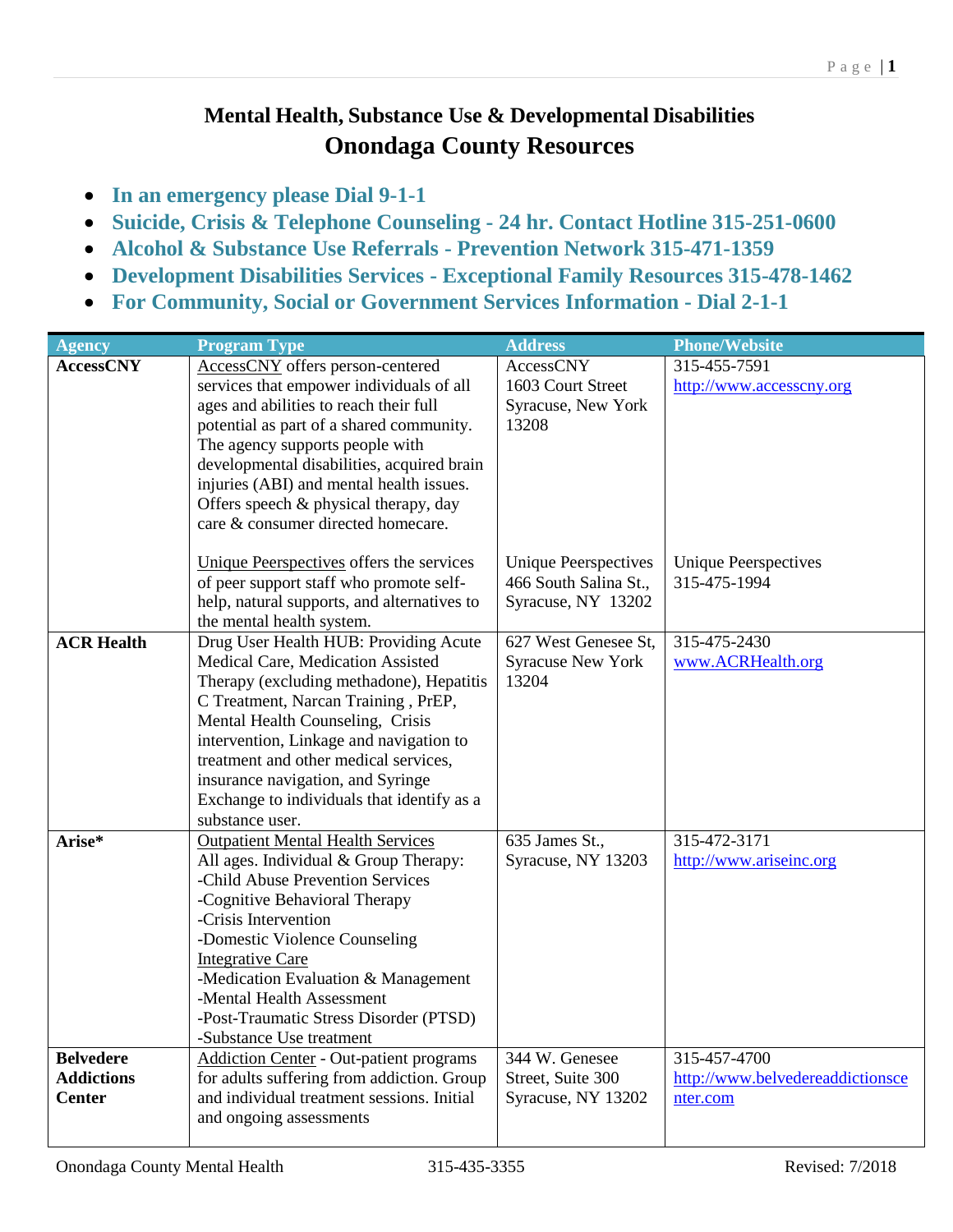| <b>Bright Path</b><br><b>Counseling</b><br><b>Center</b><br><b>Catholic</b><br><b>Charities</b><br><b>Central New</b><br><b>York Services,</b><br>Inc. (CNYS) | <b>Counseling Center - Alcohol/Substance</b><br>Use/Relationship Counseling/Holistic<br>Health/Emotional Well-Being,<br>Depression, Anxiety, Anger, Psychiatric<br>Care. Individual/Group - Traditional and<br>Alternative Therapy.<br><b>Family Counseling</b><br>-Out-Patient Counseling<br>-Respite Program<br>-Medicaid Service Coordination<br>Clinical Programs - Outpatient services -<br>individual/group settings for those with<br>co-occurring disorders, primary mental<br>health concerns/chemical dependency<br>issues. Include licensed clinics.                                                                                                                                                                                                                                                                                                                                                                                                     | 7266 Buckley Road<br>North Syracuse, NY<br>13212<br>1654 West Onondaga<br>St., Syracuse, NY<br>13204<br>518 James Street,<br><b>Suites 240/280</b><br>Syracuse, NY 13203 | 315-458-0919<br>http://www.brightpathcenter.com<br>315-424-1800<br>http://www.ccoc.us<br>315-478-2453<br>http://www.cnyservices.org/onond<br>aga |
|---------------------------------------------------------------------------------------------------------------------------------------------------------------|---------------------------------------------------------------------------------------------------------------------------------------------------------------------------------------------------------------------------------------------------------------------------------------------------------------------------------------------------------------------------------------------------------------------------------------------------------------------------------------------------------------------------------------------------------------------------------------------------------------------------------------------------------------------------------------------------------------------------------------------------------------------------------------------------------------------------------------------------------------------------------------------------------------------------------------------------------------------|--------------------------------------------------------------------------------------------------------------------------------------------------------------------------|--------------------------------------------------------------------------------------------------------------------------------------------------|
|                                                                                                                                                               | Dual Recovery Program (DRP) Licensed<br><b>Chemical Dependency Clinic offers</b><br><b>Integrated Dual Diagnosis Treatment for</b><br>chemical dependency and mental health<br>issues. Serves individuals with co-<br>occurring disorders or primary chemical<br>use or dependency. Walk-in intakes<br>Monday - Thursday 8:00 a.m. on a first<br>come, first served basis.                                                                                                                                                                                                                                                                                                                                                                                                                                                                                                                                                                                          | Dual Recovery<br>Program (DRP)<br>375 West Onondaga<br>Street, Suite 201<br>Syracuse, NY 13202                                                                           | Dual Recovery<br>315-478-0610                                                                                                                    |
|                                                                                                                                                               | <b>Personalized Recovery Oriented Services</b><br>(PROS) A comprehensive recovery-<br>oriented model of care for individuals<br>with severe and persistent mental health<br>conditions, substance use issues, and/or<br>developmental disabilities. The PROS<br>model emphasizes restoring the skills and<br>supports necessary for participants to live<br>independently, and assists in the<br>achievement of specific life goals such as<br>furthering education or securing<br>employment. Walk-in intakes<br>accommodated Monday - Friday from<br>$8:00$ a.m. to $4:00$ p.m. on a first come,<br>first served basis.<br><b>Housing Programs</b> - Housing options<br>range from supported apartment living to<br>Shelter Plus Care to fully supervised<br>residences. Housing can be transitional or<br>long term.<br>Financial & Employment Programs<br>Programs include person-centered<br>Representative Payee service for<br>Onondaga County residents and | Personalized<br><b>Recovery Oriented</b><br>Services (PROS)<br>375 West Onondaga<br>Street, Suite 10<br>Syracuse, NY 13202                                               | <b>PROS</b><br>315-478-2030                                                                                                                      |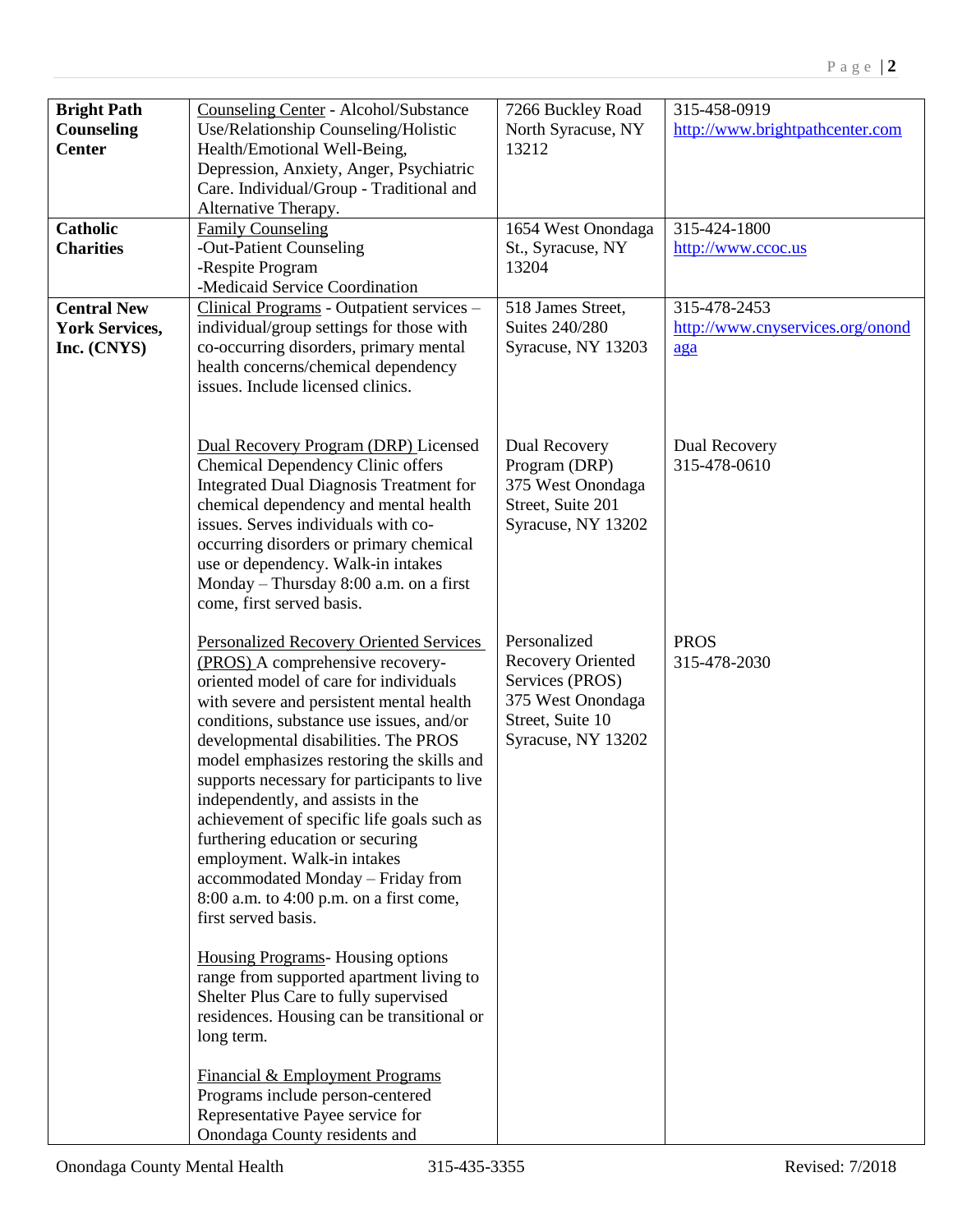| <b>Central New</b><br><b>York Services,</b><br>Inc. (CNYS)<br><b>Continued</b> | employment services for dually diagnosed<br>adults or individuals with mental,<br>emotional, physical or learning<br>disabilities.<br>Forensic Programs<br>Services include court diversion,<br>community case management and<br>behavioral health services within<br>correctional facilities.<br><b>Medicaid Services Coordination</b><br>Person-centered planning process to assist<br>persons with developmental disabilities<br>and their families' access appropriate<br>services.                                                                                                                                                                                                                                                                                                                                                                                                                                                                        |                                           |  |
|--------------------------------------------------------------------------------|----------------------------------------------------------------------------------------------------------------------------------------------------------------------------------------------------------------------------------------------------------------------------------------------------------------------------------------------------------------------------------------------------------------------------------------------------------------------------------------------------------------------------------------------------------------------------------------------------------------------------------------------------------------------------------------------------------------------------------------------------------------------------------------------------------------------------------------------------------------------------------------------------------------------------------------------------------------|-------------------------------------------|--|
| <b>Circare</b>                                                                 | <b>Adult Services:</b><br><b>Health Home Care Management (HHCM)</b><br>Comprehensive Care Management for<br>adults, on Medicaid, with 2 chronic health<br>conditions, mental health, or substance<br>use disorder.<br><b>Assisted Outpatient Treatment Team</b><br>(AOT)<br><b>Non-Medicaid Care Management</b><br>(NMCM)<br>Forensic Case Management (FCM)<br>Adults with mental illness who are<br>transitioning from a correctional facility<br>into the community.<br><b>Assertive Community Treatment (ACT)</b><br>Community based treatment and rehab.<br>For adults with serious $&$ persistent<br>psychiatric disability.<br>Peer Mentor Program Current and former<br>recipients of mental health services<br>partner with peers.<br><b>Children &amp; Family Services</b><br>Case Management Provides clinical,<br>community based services to families<br>with a seriously emotionally disturbed<br>child or adolescent.<br><b>Healthy Families</b> | 620 Erie Blvd. West<br>Syracuse, NY 13204 |  |
|                                                                                | Youth ages 10-18 enrolled at a<br>participating Syracuse City School.                                                                                                                                                                                                                                                                                                                                                                                                                                                                                                                                                                                                                                                                                                                                                                                                                                                                                          |                                           |  |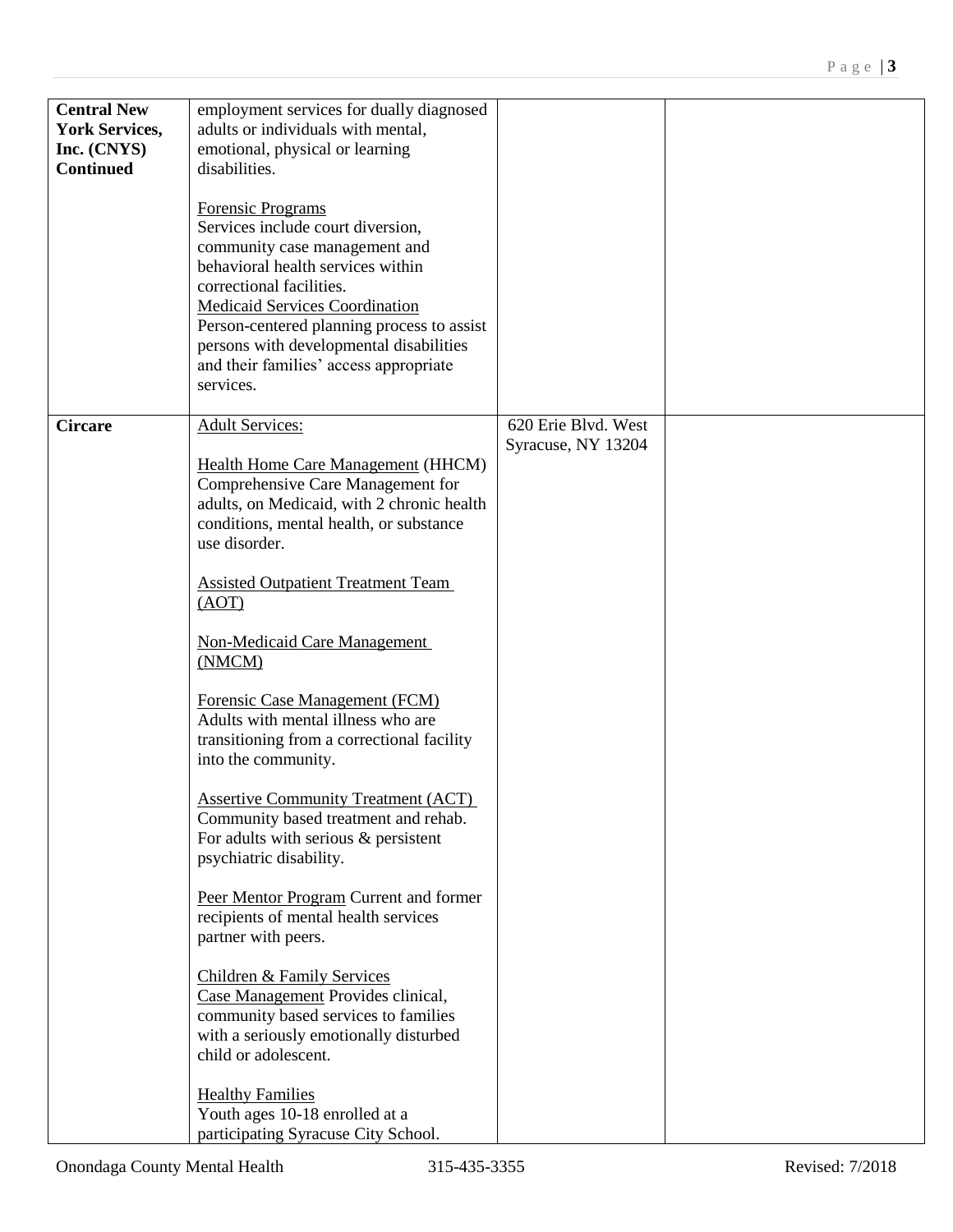| <b>Circare</b>         | Short term/home based intervention.             |                        |                                     |
|------------------------|-------------------------------------------------|------------------------|-------------------------------------|
| <b>Continued</b>       |                                                 |                        |                                     |
|                        | Integrated Children's Intervention Service      |                        |                                     |
|                        | (ICIS) Works with Families who have             |                        |                                     |
|                        | been referred by the Probation Dept.            |                        |                                     |
|                        |                                                 |                        |                                     |
|                        | Home Based Crisis Intervention                  |                        |                                     |
|                        | Works with children at risk for                 |                        |                                     |
|                        | hospitalization; referred by psychiatrist,      |                        |                                     |
|                        | Children are assessed for inpatient care.       |                        |                                     |
| <b>Conifer Park</b>    | <b>Outpatient Clinic</b>                        | 526 Old Liverpool      | 315-453-3911                        |
| <b>Syracuse</b>        | Adults & Adolescents, Alcohol and               | Road, Liverpool, NY    | http://www.coniferpark.com/syrac    |
| Outpatient             | Chemical Dependency Treatment.                  | 13088                  | use-outpatient-clinic               |
| <b>Clinic</b>          |                                                 |                        |                                     |
| <b>CPEP</b>            | A Licensed Psychiatric 24/7 Emergency           | St. Joseph's Hospital  | 315-448-6555                        |
| (Comprehensive         | Room. Provides evaluation and                   | 301 Prospect Avenue    | http://www.sjhsyr.org/cpep          |
| Psychiatric            | treatment/all ages who are suffering from       | Emer. Services Bldg.   |                                     |
| <b>Emergency</b>       | an acute mental health crisis.                  | Syracuse, NY 13203     |                                     |
| Program)               | -Emergency Room Evaluation and                  |                        |                                     |
|                        | <b>Treatment -9 Extended Observation Beds</b>   |                        |                                     |
|                        | (EOB) max 72 hrs.                               |                        |                                     |
|                        |                                                 |                        |                                     |
|                        | -Mobile Crisis Outreach (MCO) Off-site          |                        |                                     |
|                        | screening for individuals in emotional          |                        |                                     |
|                        | crisis. Individuals who require a full          |                        |                                     |
|                        | psychiatric assessment by the physician         |                        |                                     |
|                        | will be transported to CPEP by 911              |                        |                                     |
|                        | services. MCO may do home visits with           |                        |                                     |
|                        | CPEP discharged patients.                       |                        |                                     |
|                        |                                                 |                        |                                     |
|                        | Crisis Residence a linkage with Hutchings       |                        |                                     |
|                        | Psychiatric Center. Patients discharged         |                        |                                     |
|                        | from CPEP who are experiencing a crisis         |                        |                                     |
|                        | with their current housing can be referred      |                        |                                     |
|                        | to this service. The beds are located at the    |                        |                                     |
|                        | Hutchings Psychiatric Center. These beds        |                        |                                     |
|                        | have a maximum stay of five days.               |                        |                                     |
| <b>Crouse Hospital</b> | Adult & Adolescent Outpatient and Day           | 410 S. Crouse Ave.     | Main/Outpatient Programs            |
| <b>Chemical</b>        | <b>Treatment Programs for Alcohol &amp;</b>     | $1st$ Floor, Syracuse, | 315-470-8304                        |
| <b>Dependency</b>      | Chemical Dependency.                            | NY 13210               | http://crouse.org/services/chemical |
| <b>Treatment</b>       | <b>Special Population Programs for Pregnant</b> |                        | -dependency                         |
| <b>Services</b>        | and Postpartum Women, Latinos and the           |                        |                                     |
|                        | <b>OARS</b> Program for Older Adult Recovery    |                        |                                     |
|                        | Services for adults age 55+.                    |                        |                                     |
|                        |                                                 |                        |                                     |
|                        | <b>Opioid Treatment Program (Methadone</b>      |                        | <b>Opioid Treatment Program</b>     |
|                        | Maintenance) - Adults age 18 & Older            |                        | 315-470-8334                        |
|                        |                                                 |                        |                                     |
|                        | <b>Recovery Challenge Intensive Program</b>     |                        | <b>RCI</b> Day Treatment            |
|                        | (RCI) Day Treatment - Adults who meet           |                        | 315-480-8340                        |
|                        | criteria for outpatient rehab., substance       |                        |                                     |
|                        | use treatment and present with one or           |                        |                                     |
|                        | more of the following conditions:               |                        |                                     |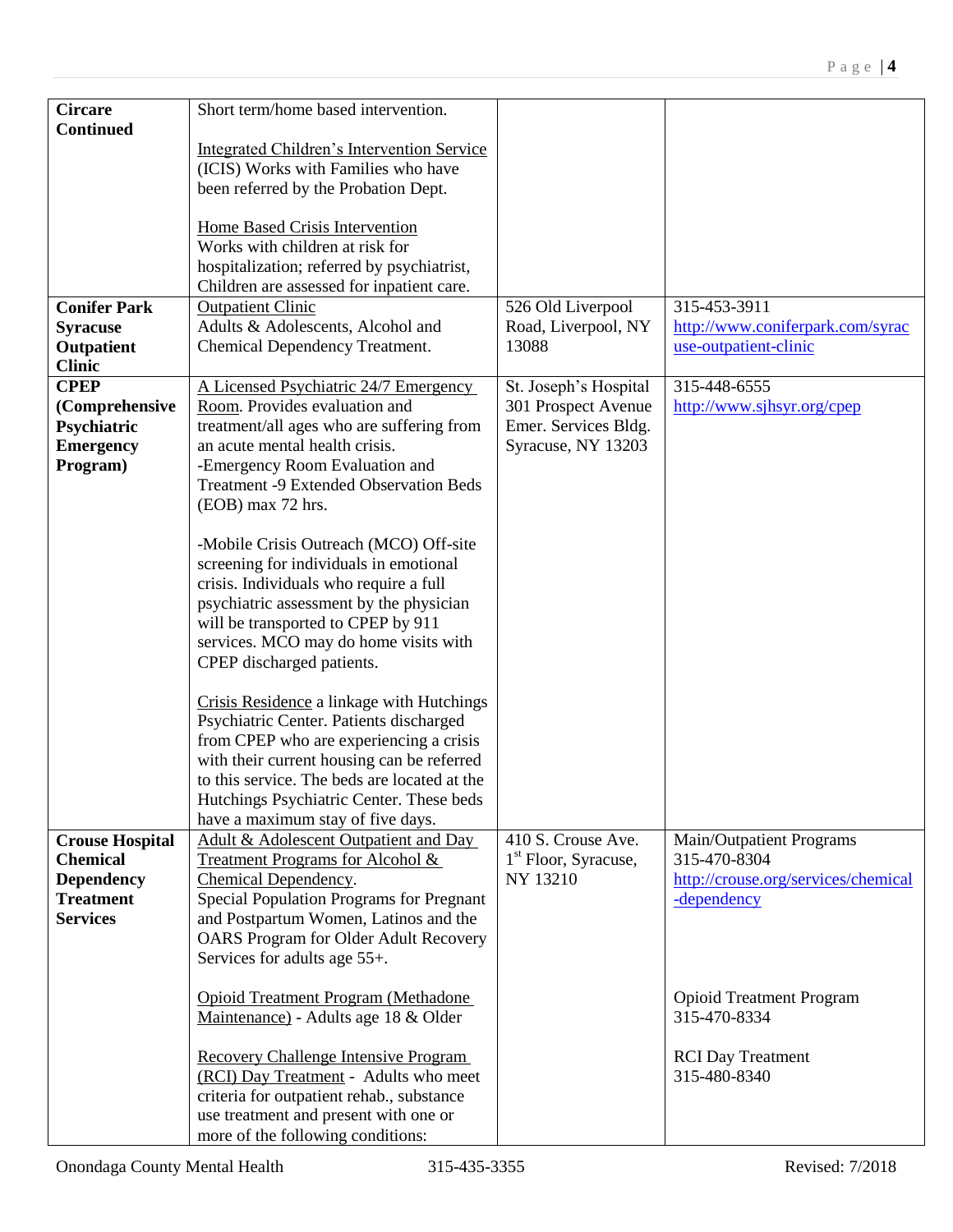| <b>Crouse Hospital</b> | - Traumatic brain injury                     |                           |                                |
|------------------------|----------------------------------------------|---------------------------|--------------------------------|
| <b>Chemical</b>        | - Learning disability                        |                           |                                |
| <b>Dependency</b>      | - Developmental disability                   |                           |                                |
| <b>Treatment</b>       | - A history of special education             |                           |                                |
| <b>Services</b>        | <b>Commonwealth Place Residential</b>        | <b>Commonwealth Place</b> | <b>Commonwealth Place</b>      |
| <b>Continued</b>       | Program 40-bed residential center treating   | 6010 E. Molloy Rd.        | 315-434-2470                   |
|                        | adults age 18+ with chemical dependency      | Syracuse, NY 13211        |                                |
|                        | who benefit from 24/7 treatment in a         |                           |                                |
|                        | supervised setting.                          |                           |                                |
| <b>Exceptional</b>     | C.A.R.E.E.R.S. assists adults with           | 1820 Lemoyne Ave,         | 315-478-1462                   |
| <b>Family</b>          | developmental disabilities who have          | Syracuse, NY 13208        | http://www.contactefr.org      |
| <b>Resources</b>       | previously experienced significant           |                           | The 2015-2016 Resource Manual  |
|                        | barriers to employment identify their own    |                           | for Onondaga can be downloaded |
|                        | career path and reach their personal         |                           | from their website.            |
|                        | objectives to employment. Family             |                           |                                |
|                        | Directed Supports provides direct            |                           |                                |
|                        | financial assistance to support the needs    |                           |                                |
|                        | of a family member living with a             |                           |                                |
|                        | disability. Family Education & Training      |                           |                                |
|                        | provides training opportunities to           |                           |                                |
|                        | caregivers of individuals who are eligible   |                           |                                |
|                        | for this Medicaid Waiver service. First      |                           |                                |
|                        | Step helps establish initial links to        |                           |                                |
|                        | services and support to families new to      |                           |                                |
|                        | the developmental disabilities service       |                           |                                |
|                        | system. Friends Connection pairs youth       |                           |                                |
|                        | and adults with developmental disabilities   |                           |                                |
|                        | with volunteer companions to share           |                           |                                |
|                        | community recreation opportunities.          |                           |                                |
|                        | Habilitation Services helps people with      |                           |                                |
|                        | disabilities acquire skills, expand their    |                           |                                |
|                        | interests and increase independence.         |                           |                                |
|                        | <b>Medicaid Service Coordination assists</b> |                           |                                |
|                        | individuals with developmental               |                           |                                |
|                        | disabilities and their families with access  |                           |                                |
|                        | appropriate supports and services. Project   |                           |                                |
|                        | Explore provides a half-day summer           |                           |                                |
|                        | program of recreational activities for       |                           |                                |
|                        | students with developmental disabilities.    |                           |                                |
|                        | Recreation provides recreation               |                           |                                |
|                        | opportunities at various community           |                           |                                |
|                        | locations. Respite provides care and         |                           |                                |
|                        | supervision to individuals with a            |                           |                                |
|                        | developmental disability. Senior             |                           |                                |
|                        | Caregivers serves families in which a        |                           |                                |
|                        | caregiver 55 or older lives with and cares   |                           |                                |
|                        | for someone with a developmental             |                           |                                |
|                        | disability. Specialized Resources provides   |                           |                                |
|                        | families with information and referrals to   |                           |                                |
|                        | disability-related programs and services.    |                           |                                |
|                        |                                              |                           |                                |
|                        |                                              |                           |                                |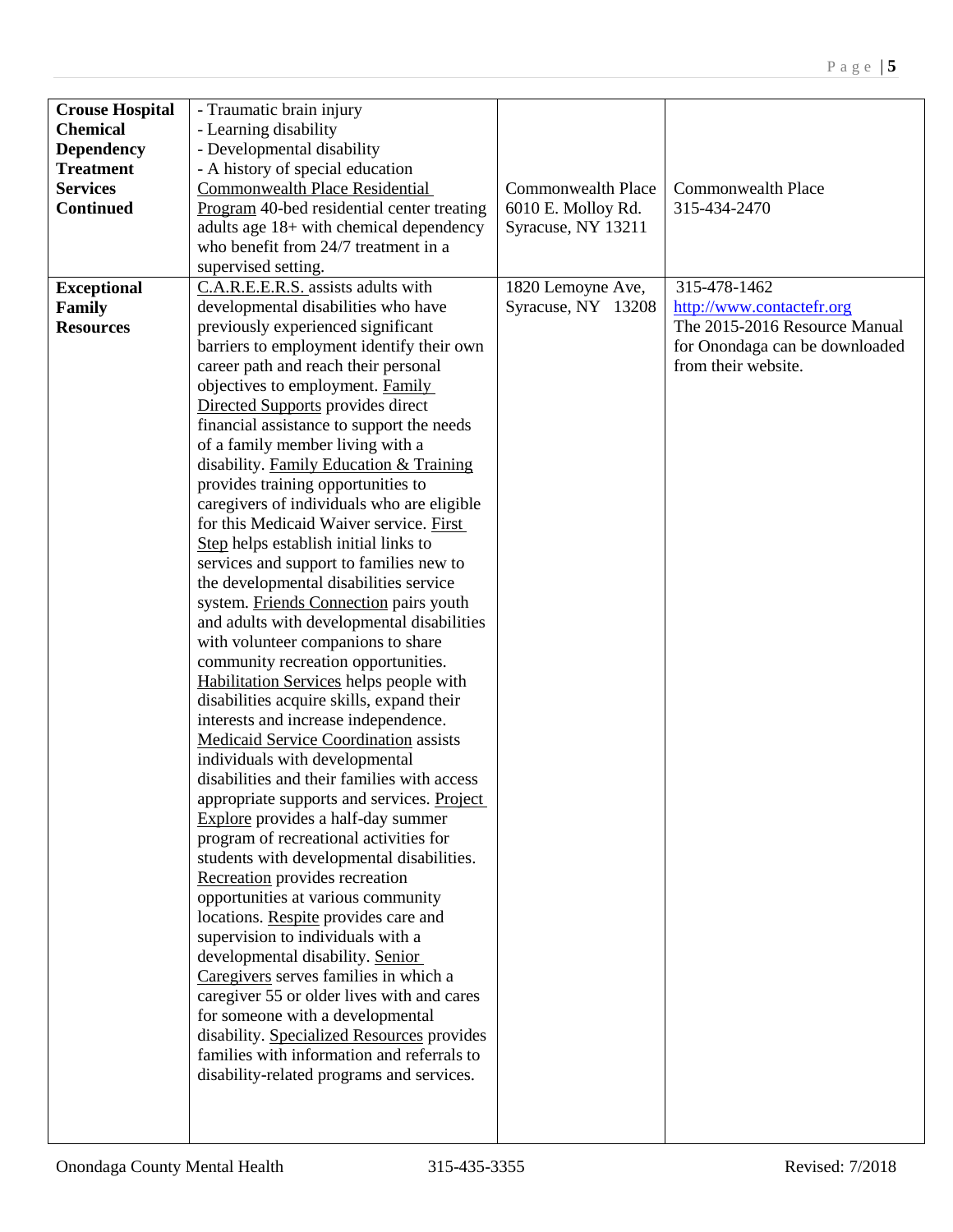| Forensic                | A private psychotherapy & counseling            | 319 East Water        | 315-472-1212                       |
|-------------------------|-------------------------------------------------|-----------------------|------------------------------------|
| <b>Consultants, Ltd</b> | practice for individuals/families. Includes,    | St., Syracuse, NY     | http://www.forensicconsultantsltd. |
|                         | depression, anxiety, marital difficulties,      | 13202                 | com                                |
|                         | and alcohol/substance use/addiction.            |                       |                                    |
| <b>Helio Health</b>     | Services include withdrawal and                 | 555 East Genesee St., | 315-471-0568 24 Hour Helpline      |
|                         | stabilization services.                         | Syracuse, NY 13202    | 315-474-5506 Main Telephone        |
|                         |                                                 |                       |                                    |
|                         |                                                 |                       | http://www.sbh.org                 |
|                         |                                                 |                       |                                    |
|                         | <b>Substance Use Disorder Inpatient</b>         | Inpatient at The      | Inpatient at The Willows           |
|                         | Detoxification at The Willows                   | <b>Willows</b>        | 315-701-1516                       |
|                         | Provides medically monitored and                | 847 James St., Syr.,  |                                    |
|                         | medically supervised withdrawal and             | NY 13203              |                                    |
|                         | stabilization services. The average length      | 329 N. Salina Street, |                                    |
|                         | of stay ranges from 3-5 days, and is            | Syracuse, NY 13203    |                                    |
|                         | dependent on the individual treatment           | Suite 101 for         |                                    |
|                         | plan of each person. Syracuse: 25               | Outpatient, Suite 100 |                                    |
|                         | bed, licensed facility. Medical and             |                       |                                    |
|                         | counseling staff on site 24/hrs. Per day.       |                       |                                    |
|                         |                                                 |                       |                                    |
|                         | Individual/group counseling combined            |                       |                                    |
|                         | with medical care and bed rest in a safe,       |                       |                                    |
|                         | comfortable environment.                        |                       |                                    |
|                         |                                                 |                       |                                    |
|                         | <b>Substance Use Disorder Inpatient</b>         |                       | Rehabilitation at The Willows      |
|                         | Rehabilitation at The Willows                   |                       | 315-492-1184                       |
|                         | Providing intensive programs for people         |                       |                                    |
|                         | who need a highly structured, supportive        |                       |                                    |
|                         | environment. Individual/group counseling        |                       |                                    |
|                         | and patient education. The average stay         |                       |                                    |
|                         | is 14-20 days and is dependent on the           |                       |                                    |
|                         | individual treatment plan. A 40                 |                       |                                    |
|                         | bed licensed facility. Offers medical           |                       |                                    |
|                         |                                                 |                       |                                    |
|                         | management supports. Priority placement         |                       |                                    |
|                         | is given to pregnant IV drug users,             |                       |                                    |
|                         | pregnant women, IV drug users and those         |                       |                                    |
|                         | who are at risk of losing custody of their      |                       |                                    |
|                         | children. Special accommodations are            |                       |                                    |
|                         | available for pregnant women and those          |                       |                                    |
|                         | with newborns up to 3 months old.               |                       |                                    |
|                         |                                                 |                       |                                    |
|                         | <b>Mental Health Outpatient Clinic</b>          |                       | <b>Mental Health Clinic</b>        |
|                         | Medical, psychiatric/clinical assessment/       | 329 N. Salina Street, | 315-373-0361                       |
|                         | medication management, and individual,          | Syracuse, NY 13203    |                                    |
|                         | group/family counseling sessions.               | Suite 101             |                                    |
|                         | Services offered Monday- Friday. Walk-          |                       |                                    |
|                         | in hours are Monday-Friday 8-Noon &             |                       |                                    |
|                         | Wednesday 12-3pm. Supervision is                |                       |                                    |
|                         | provided for pre-school aged children.          |                       |                                    |
|                         |                                                 |                       |                                    |
|                         | <b>Substance Use Disorder Outpatient Clinic</b> |                       | Substance Use Disorder Clinic      |
|                         | Medical, psychiatric and clinical               |                       | 315-471-1564                       |
|                         | assessment of treatment needs while             |                       |                                    |
|                         | utilizing medication assisted treatment,        |                       |                                    |
|                         |                                                 |                       |                                    |
|                         | and individual, group, and family               |                       |                                    |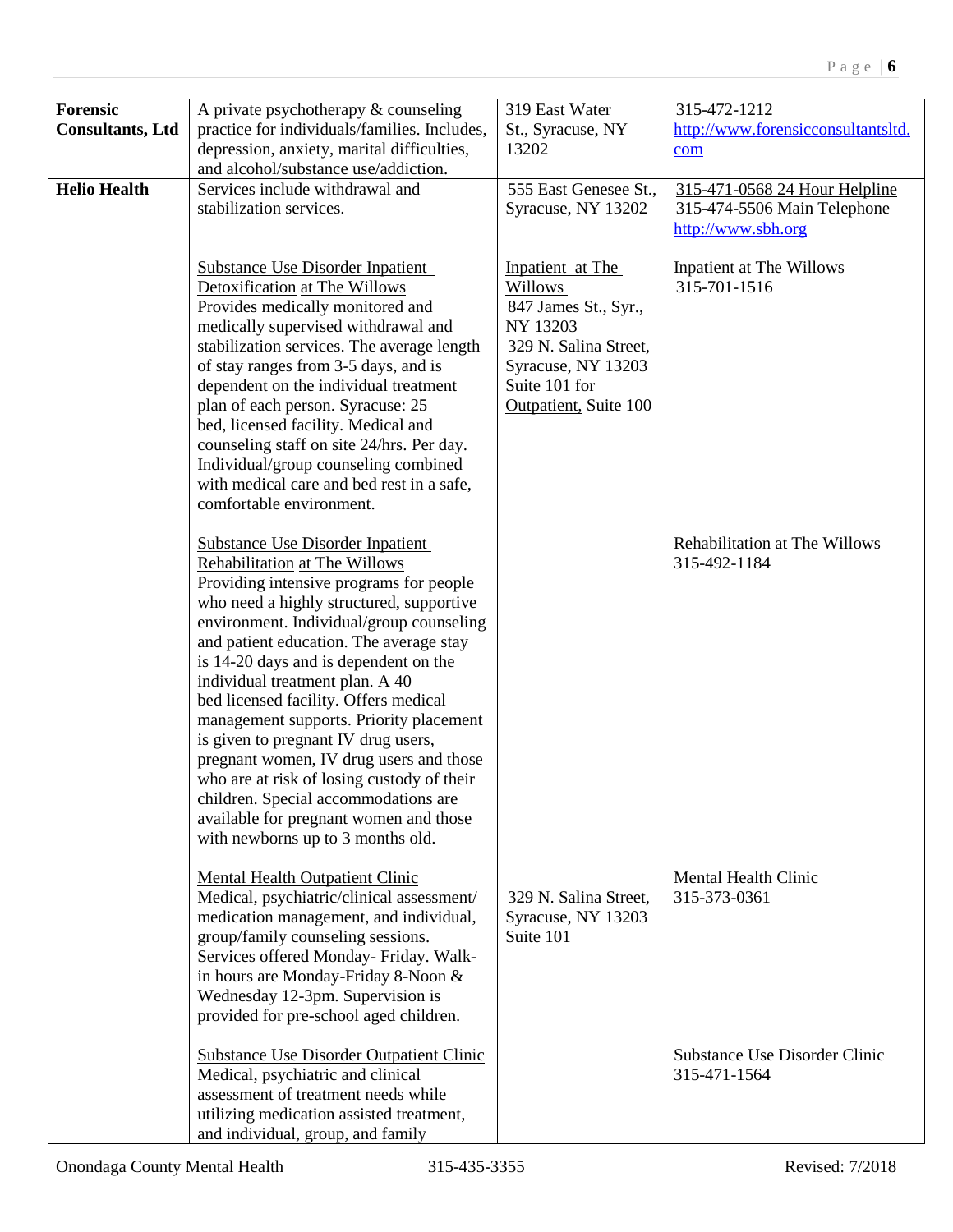| <b>Helio Health</b>   | counseling sessions to support patients         |                    |                                  |
|-----------------------|-------------------------------------------------|--------------------|----------------------------------|
| <b>Continued</b>      | with meeting their treatment and recovery       |                    |                                  |
|                       | goals. Open walk-in hours available             |                    |                                  |
|                       | 24/7. Patients seeking service will be          |                    |                                  |
|                       | meeting with a Revenue Specialist and           |                    |                                  |
|                       | one of our Registered Nurses to complete        |                    |                                  |
|                       | an initial assessment.                          |                    |                                  |
|                       |                                                 |                    |                                  |
|                       |                                                 |                    |                                  |
|                       |                                                 |                    |                                  |
|                       | <b>Gambling Outpatient Clinic</b>               |                    | <b>Gambling Clinic</b>           |
|                       | Provides clinical assessment of treatment       |                    | 315-471-1564                     |
|                       | needs while utilizing individual, group,        |                    |                                  |
|                       | and family counseling sessions to support       |                    |                                  |
|                       | patient's recovery goals. No fee.               |                    |                                  |
|                       | Services are offered Monday through             |                    |                                  |
|                       | Saturday with morning, afternoon, and           |                    |                                  |
|                       | evening hour availability. Supervision is       |                    |                                  |
|                       | provided for pre-school aged children.          |                    |                                  |
|                       |                                                 |                    |                                  |
|                       | <b>Community Residences, Support Living</b>     |                    | <b>Residential Services</b>      |
|                       | & Permanent Housing                             |                    | 315-472-9964                     |
|                       |                                                 | 620 Madison St.,   |                                  |
| <b>Hutchings</b>      | Adult Inpatient (Ages 18-65+) 105               |                    | 315-426-3600                     |
| Psychiatric           | inpatient beds.                                 | Syracuse, NY 13210 | https://www.omh.ny.gov/omhweb/   |
| <b>Center</b>         | Adult Outpatient Clinical, residential,         |                    | facilities/hupc                  |
|                       | social rehabilitation and vocational            |                    |                                  |
|                       | rehabilitation services.                        |                    |                                  |
|                       | Child/Adolescent (under age 18)                 |                    |                                  |
|                       | Inpatient & Outpatient- Integrated              |                    |                                  |
|                       | inpatient, day treatment/clinic programs.       |                    |                                  |
| <b>Liberty</b>        | <b>Clinic Services</b>                          | 1045 James Street, | 315-425-1004                     |
| <b>Resources Inc.</b> | Largest provider of outpatient mental           | Syracuse, NY 13203 | http://www.liberty-resources.org |
| <b>Integrated</b>     | health services in CNY;                         |                    | <b>Brownell Center</b>           |
| <b>Health Care -</b>  | individual/family/group therapy; co-            |                    | 315-472-4471                     |
| <b>Offers</b>         | occurring substance use/mental health           |                    |                                  |
| <b>Behavioral and</b> | treatment; psychiatric evaluation/              |                    |                                  |
|                       |                                                 |                    |                                  |
| <b>Traditional</b>    | medication management services.                 |                    |                                  |
| <b>Primary Care</b>   |                                                 |                    |                                  |
| <b>Services</b>       | <b>Residential Services</b>                     |                    |                                  |
|                       | -Alcohol and Substance Use OASAS                |                    |                                  |
|                       | (Office of Alcohol and Substance Use            |                    |                                  |
|                       | Services) Maxwell House, Mental Health          |                    |                                  |
|                       | Residential Treatment (MRT) Permanent           |                    |                                  |
|                       | Supportive Housing, Next Step                   |                    |                                  |
|                       | Supportive Living, Upstate Permanent            |                    |                                  |
|                       | <b>Supportive Housing</b>                       |                    |                                  |
|                       | -Brain Injury -Domestic Violence                |                    |                                  |
|                       | -Family Foster Care -HIV Services               |                    |                                  |
|                       | -Intellectual Disability Services               |                    |                                  |
|                       | -Individualized Residential Alternative         |                    |                                  |
|                       |                                                 |                    |                                  |
|                       | (IRA) -MRT Services -Dept. of Health            |                    |                                  |
|                       | (DOH) MRT Supportive Housing -                  |                    |                                  |
|                       | <b>Enriched Crisis and Transitional Housing</b> |                    |                                  |
|                       | -Office of Mental Health                        |                    |                                  |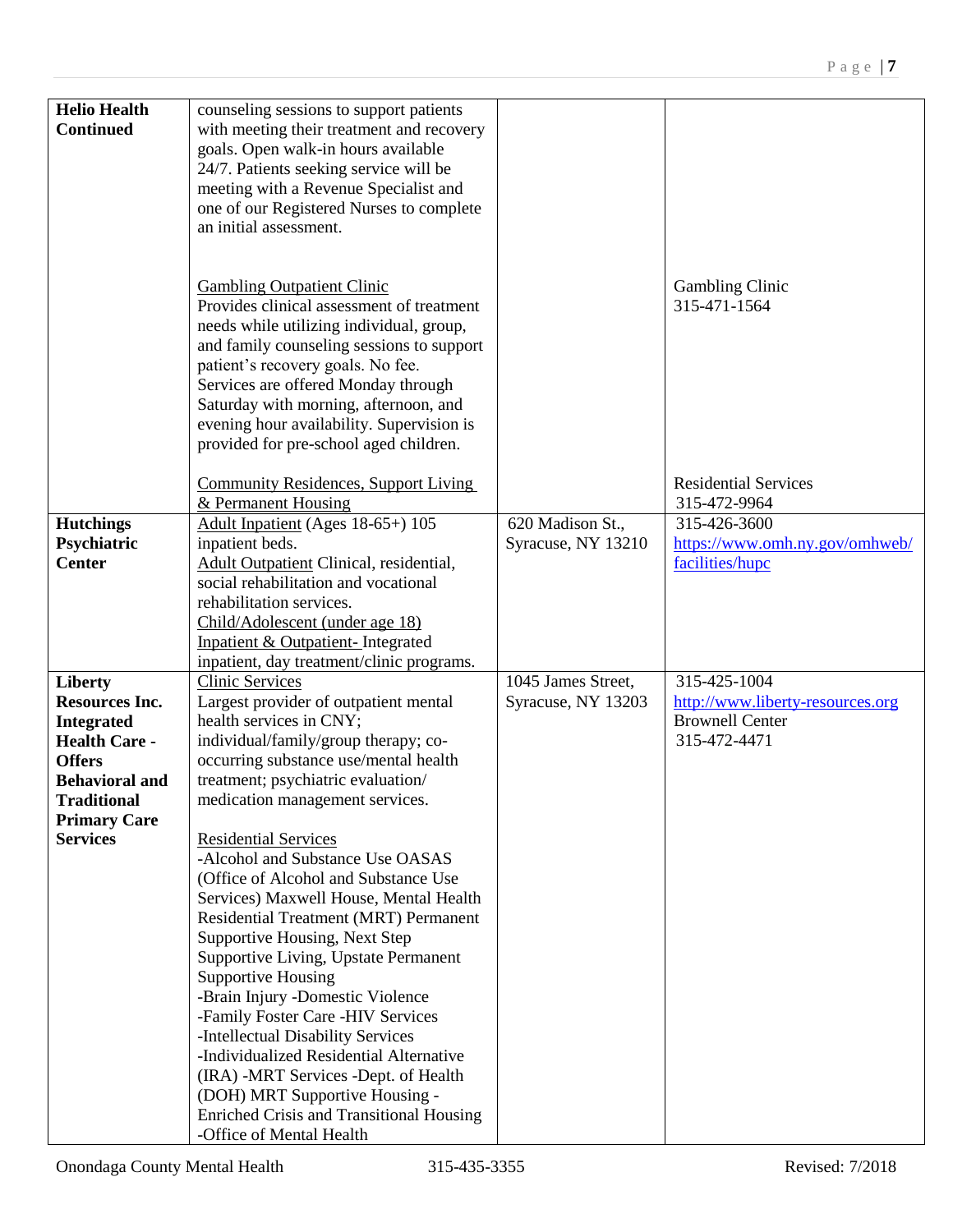| Liberty                | (OMH)Supported Housing                            |                      |                          |
|------------------------|---------------------------------------------------|----------------------|--------------------------|
| <b>Resources Inc.</b>  | -Supportive Apartments -Venture House             |                      |                          |
| <b>Integrated</b>      |                                                   |                      |                          |
| <b>Health Care -</b>   | <b>Disability Services - Brain Injury - Early</b> |                      |                          |
| <b>Offers</b>          | Intervention -Intellectual Disability             |                      |                          |
| <b>Behavioral and</b>  | Services - Community Habilitation - Day           |                      |                          |
| <b>Traditional</b>     | Habilitation - Individualized Residential         |                      |                          |
| <b>Primary Care</b>    | Alternative (IRA) -Supports for                   |                      |                          |
| <b>Services</b>        | Employment                                        |                      |                          |
| <b>Continued</b>       | Child, Youth & Family - Prevention,               |                      |                          |
|                        | intervention, rehab. /after-care services to      |                      |                          |
|                        | children/families. Crisis therapy, case           |                      |                          |
|                        | management, counseling, substance use             |                      |                          |
|                        | treatment/mental health services, life            |                      |                          |
|                        | skills education & foster, shelter and 24/7       |                      |                          |
|                        | residential housing.                              |                      |                          |
|                        |                                                   |                      |                          |
|                        | Individuals & Adults - Services/support to        |                      |                          |
|                        | special needs adults; & those with                |                      |                          |
|                        | HIV/AIDS, severe/persistent mental                |                      |                          |
|                        | illness, developmental disabilities,              |                      |                          |
|                        | chemical dependence, traumatic brain              |                      |                          |
|                        | injury, and physical disabilities.                |                      |                          |
| Onondaga               | <b>Family Support Services (FSS)</b>              | John H. Mulroy Civic | http://www.ongov.net/cfs |
| <b>County Children</b> | Provides short term support to adult              | Center, 8th Floor    | 315-435-7707             |
| and Family             | caregivers who are parenting children or          | 421 Montgomery St.,  |                          |
| <b>Services</b>        | youth who face significant mental health          | Syr. New York 13202  |                          |
|                        | challenges. FSS works with families to            |                      |                          |
|                        | assess needs, advocate for services, assist       |                      |                          |
|                        |                                                   |                      |                          |
|                        | in accessing community resources, and             |                      |                          |
|                        | support adult caregivers both to achieve          |                      |                          |
|                        | parenting goals and to support their              |                      |                          |
|                        | children and youth in achieving personal          |                      |                          |
|                        | goals. There is <b>no charge</b> for these        |                      |                          |
|                        | services and all services are customized to       |                      |                          |
|                        | meet the family's unique needs.                   |                      |                          |
|                        |                                                   |                      |                          |
|                        | Day Treatment Program                             |                      | 315-435-7706             |
|                        | Provides intensive mental health                  |                      | Day Treatment Program    |
|                        | treatment for children and adolescents            |                      |                          |
|                        | between the ages of 5 and 18 years old            |                      |                          |
|                        | who reside in Onondaga County. The                |                      |                          |
|                        | program provides comprehensive services           |                      |                          |
|                        | to address the emotional, behavioral,             |                      |                          |
|                        | psychological, social, medical and                |                      |                          |
|                        | academic needs of children and                    |                      |                          |
|                        | adolescents who are experiencing                  |                      |                          |
|                        | significant difficulty functioning at             |                      |                          |
|                        | school, home and community.                       |                      |                          |
|                        |                                                   |                      |                          |
|                        | The program operates year round. Family           |                      |                          |
|                        | participation and collaboration are an            |                      |                          |
|                        | integral part of the Day Treatment                |                      |                          |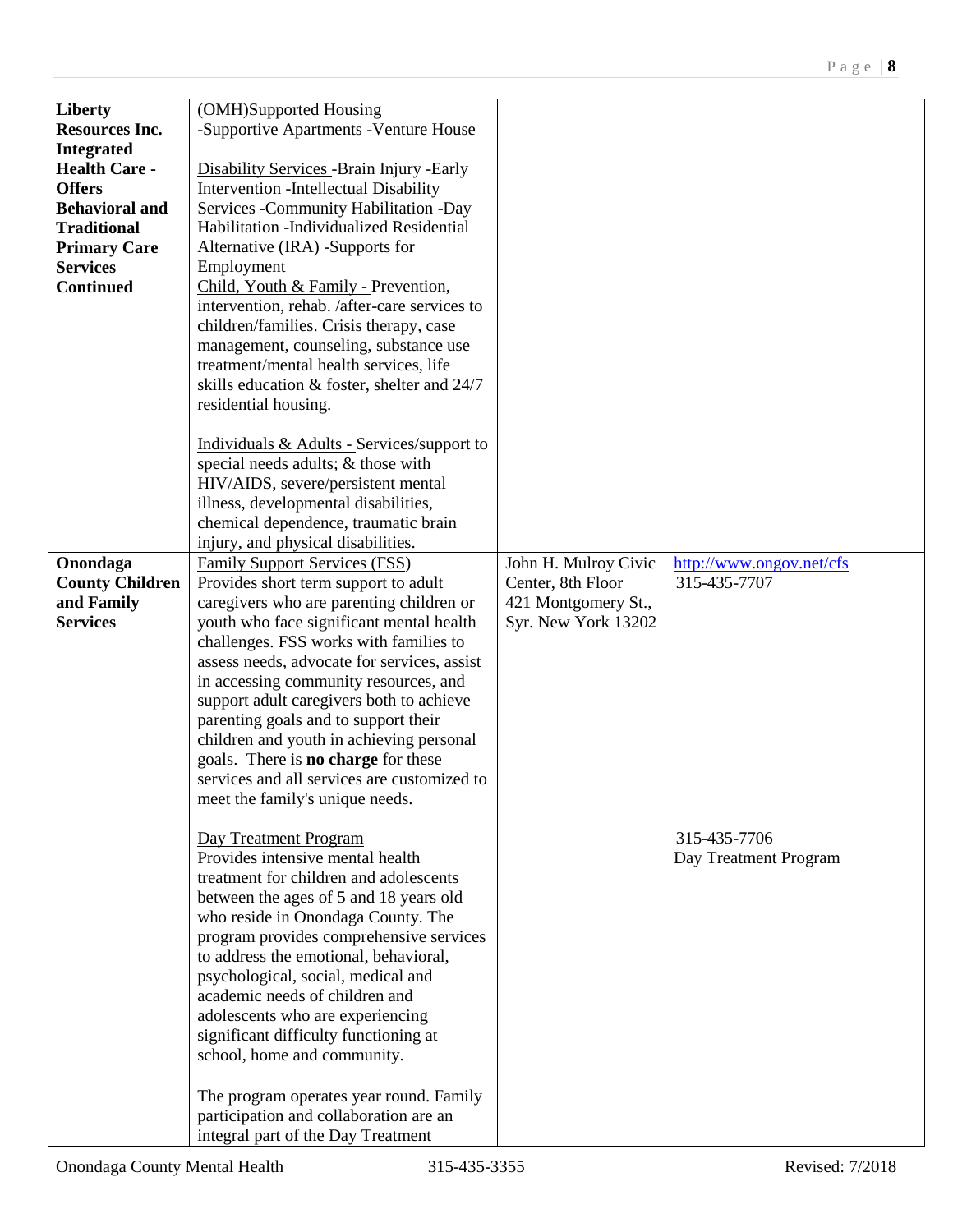| Onondaga                          | Program.                                                                                                                                                                                                                                                               |                    |                                         |
|-----------------------------------|------------------------------------------------------------------------------------------------------------------------------------------------------------------------------------------------------------------------------------------------------------------------|--------------------|-----------------------------------------|
| <b>County Children</b>            |                                                                                                                                                                                                                                                                        |                    |                                         |
| and Family                        | Children and adolescents are referred to                                                                                                                                                                                                                               |                    |                                         |
| <b>Services</b>                   | Day Treatment by their home school                                                                                                                                                                                                                                     |                    |                                         |
| <b>Continued</b>                  | district. Families interested in Day                                                                                                                                                                                                                                   |                    |                                         |
|                                   | Treatment should discuss this with their                                                                                                                                                                                                                               |                    |                                         |
|                                   | district Committee on Special Education.                                                                                                                                                                                                                               |                    |                                         |
|                                   | Once a referral is made, an evaluation is                                                                                                                                                                                                                              |                    |                                         |
|                                   | scheduled to determine if day treatment                                                                                                                                                                                                                                |                    |                                         |
|                                   | services will meet the child/adolescent's                                                                                                                                                                                                                              |                    |                                         |
|                                   | needs. Evaluations are scheduled when an                                                                                                                                                                                                                               |                    |                                         |
|                                   | opening is available.                                                                                                                                                                                                                                                  |                    |                                         |
|                                   | Day Treatment services are financially<br>supported by health insurance and school<br>district support. A generous sliding fee<br>scale is provided for families who either<br>do not have health insurance or have<br>insurance that does not cover day<br>treatment. |                    |                                         |
| <b>Prevention</b>                 | Prevention Network has been making                                                                                                                                                                                                                                     | 906 Spencer Street | 315-471-1359                            |
| <b>Network</b>                    | Central New York a healthier community                                                                                                                                                                                                                                 | Syracuse, NY 13204 | www.preventionnetworkcny.org            |
|                                   | since 1949 by providing programs and                                                                                                                                                                                                                                   |                    |                                         |
|                                   | supportive services which prevent                                                                                                                                                                                                                                      |                    |                                         |
|                                   | addictions and address related concerns.<br>Prevention Network serves individuals,                                                                                                                                                                                     |                    |                                         |
|                                   | families, and the community through                                                                                                                                                                                                                                    |                    |                                         |
|                                   | substance use prevention education,                                                                                                                                                                                                                                    |                    |                                         |
|                                   | information and referral services, life                                                                                                                                                                                                                                |                    |                                         |
|                                   | skills, youth peer leadership, and                                                                                                                                                                                                                                     |                    |                                         |
|                                   | parenting programs, professional training                                                                                                                                                                                                                              |                    |                                         |
|                                   | and development series, community                                                                                                                                                                                                                                      |                    |                                         |
|                                   | coalition development, and family support                                                                                                                                                                                                                              |                    |                                         |
|                                   | services. Substance Use Referral Service                                                                                                                                                                                                                               |                    |                                         |
|                                   | 8 am until 4 pm Monday – Friday, call                                                                                                                                                                                                                                  |                    |                                         |
|                                   | 315-471-1359.                                                                                                                                                                                                                                                          |                    |                                         |
| <b>Professional</b>               | <b>Professional Counseling</b>                                                                                                                                                                                                                                         | 5700 West Genesee  | 315-488-1641                            |
| <b>Counseling</b>                 | -Alcohol Treatment Center                                                                                                                                                                                                                                              | Street, Suite 118, | http://syracusesubstanceabuse.com       |
| <b>Chemical</b>                   | -Substance Use Treatment Programs                                                                                                                                                                                                                                      | Camillus, NY 13031 |                                         |
| <b>Dependency</b>                 | -DWI Probation Evaluations                                                                                                                                                                                                                                             |                    |                                         |
| <b>Treatment</b><br><b>Center</b> | -Prescription Drug Treatment                                                                                                                                                                                                                                           |                    |                                         |
|                                   |                                                                                                                                                                                                                                                                        |                    |                                         |
| St. Joseph's                      | <b>Mental Health Services:</b>                                                                                                                                                                                                                                         |                    | https://www.sjhsyr.org                  |
| Hospital                          |                                                                                                                                                                                                                                                                        |                    |                                         |
| <b>Health Center</b>              | Inpatient Services at 301 Prospect Ave.                                                                                                                                                                                                                                | 301 Prospect Ave., | Inpatient                               |
|                                   |                                                                                                                                                                                                                                                                        | Syracuse NY 13203  | 315-448-5360                            |
|                                   | The following services are at 742 James<br>Street.                                                                                                                                                                                                                     |                    |                                         |
|                                   | <b>Adult Outpatient Clinic</b>                                                                                                                                                                                                                                         | 742 James St.,     | Outpatient/Adult Clinic<br>315-703-2700 |
|                                   |                                                                                                                                                                                                                                                                        | Syracuse NY 13203  |                                         |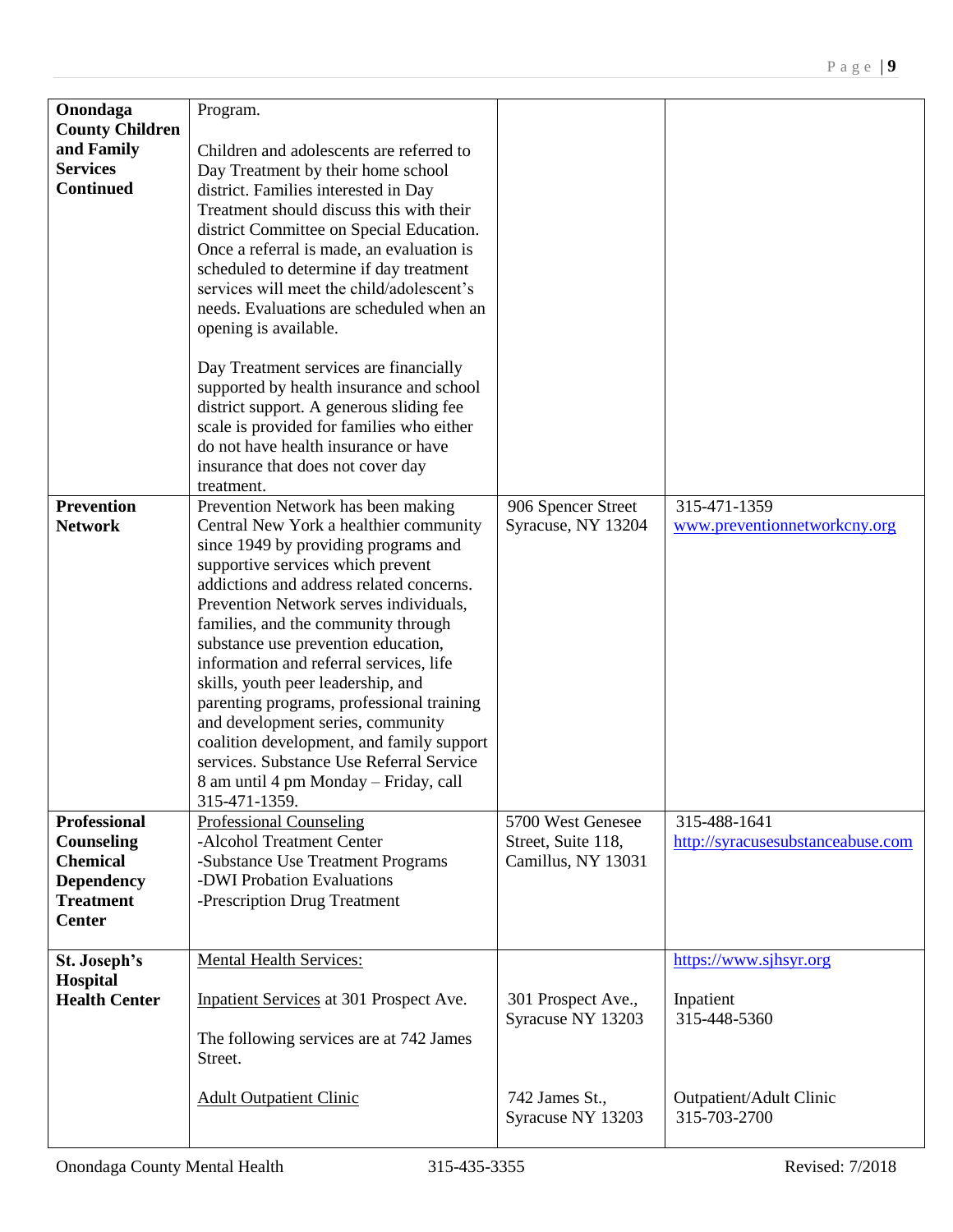| St. Joseph's<br>Hospital                 | <b>Continuing Day Treatment</b><br>315-703-2773                                                                                                                                                                                                                                                                                                                                                                                                                                                                                                                                               |                                                                                           |                                                          |
|------------------------------------------|-----------------------------------------------------------------------------------------------------------------------------------------------------------------------------------------------------------------------------------------------------------------------------------------------------------------------------------------------------------------------------------------------------------------------------------------------------------------------------------------------------------------------------------------------------------------------------------------------|-------------------------------------------------------------------------------------------|----------------------------------------------------------|
| <b>Health Center</b><br><b>Continued</b> | <b>Rehab Services</b><br>315-448-2750                                                                                                                                                                                                                                                                                                                                                                                                                                                                                                                                                         |                                                                                           |                                                          |
|                                          | <b>Children Services</b><br>315-703-2800<br><b>Personalized Recovery Oriented Services</b><br>Program (PROS)<br>For severe mental health conditions, an<br>array of rehabilitation, treatment and<br>support services:<br>-Community Rehabilitation and Support<br>Services - Intensive Rehabilitation<br>-Ongoing Rehabilitation and Support<br>-Mental Health Treatment.                                                                                                                                                                                                                    |                                                                                           | <b>PROS</b><br>315-703-2773                              |
| <b>SPOA</b>                              | Adults<br>Onondaga County SPOA<br>Select Point of Access for individuals<br>who have serious psychiatric disabilities<br>and need specific mental health services.<br>The SPOA Team determines eligibility                                                                                                                                                                                                                                                                                                                                                                                    | Onondaga County <sup>10th</sup><br>Floor, 421<br>Montgomery Street,<br>Syracuse, NY 13203 | 315-435-3355<br>http://www.ongov.net/ocdmh/spoa.<br>html |
|                                          | and priority status according to NYS<br>OMH criteria.<br>Eligibility: Serious and persistent<br>psychiatric disability, OMH high priority<br>status and need service due to MH clinical<br>condition<br>Services accessed through SPOA:<br>OMH congregate Residential and<br>$\bullet$<br>Supported Housing programs<br>Assertive community treatment<br>$\bullet$<br>(ACT)<br>Non Medicaid Case Management<br>$\bullet$<br>(NMCM) for individuals with<br>serious mental illness who are                                                                                                     |                                                                                           |                                                          |
|                                          | not Medicaid eligible.<br>Children and Youth<br><b>ACCESS Team SPOA</b><br>Assessment/Planning process for<br>children/youth in Onondaga County with<br>emotional and behavioral challenges.<br>ACCESS is a multi-agency, cross-systems<br>team committed to creating a true single<br>point of access for Onondaga County<br>families. Call if there are concerns about a<br>child/youth with emotional or behavioral<br>challenges. The child/youth has serious<br>needs and is at risk of requiring out-of-<br>home placement. Multiple systems are<br>involved or coordination of care is |                                                                                           | Access Team<br>$(315)$ 463-1000                          |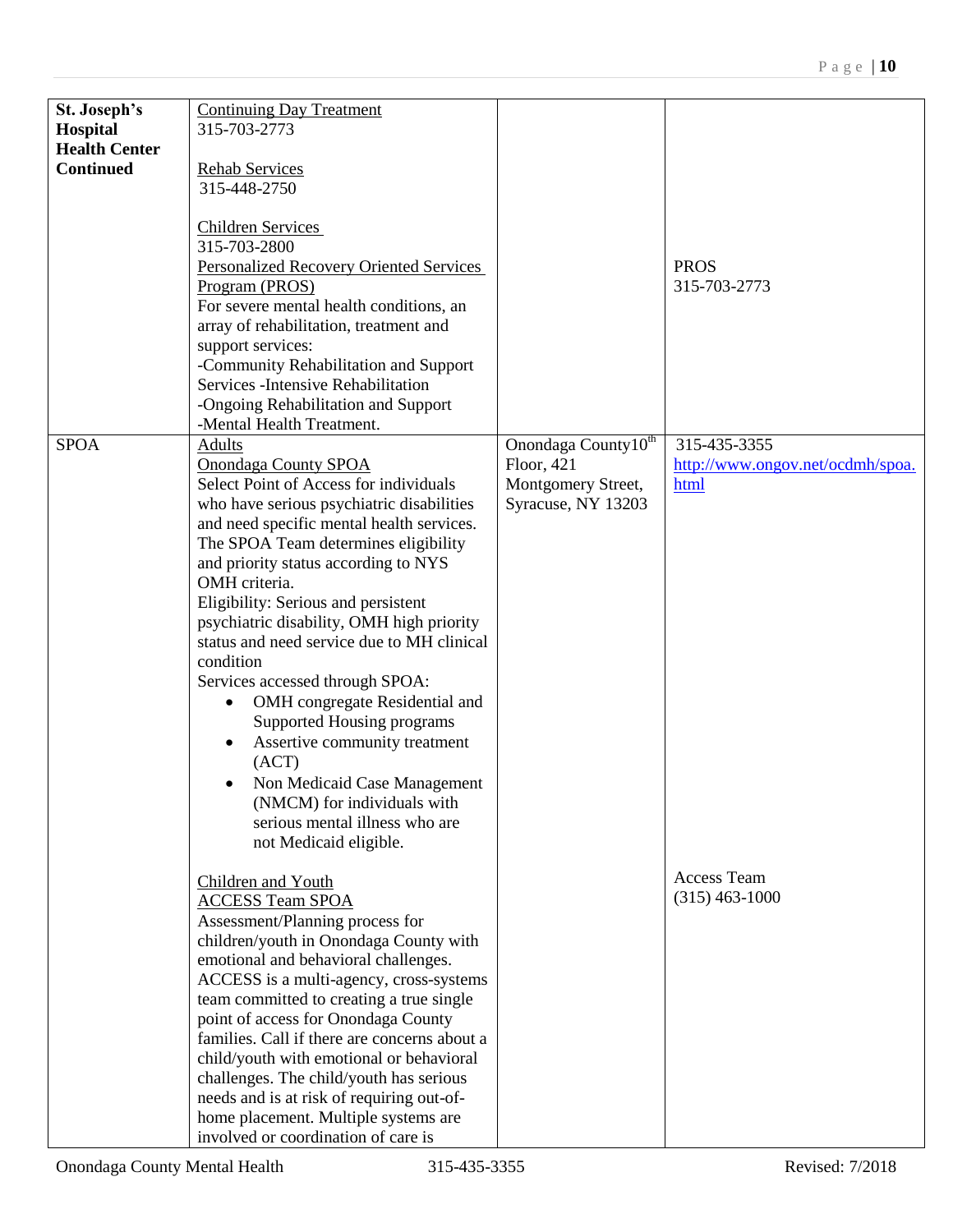| <b>SPOA</b>           | desired. The youth's current plan is not                             |                       |                                  |
|-----------------------|----------------------------------------------------------------------|-----------------------|----------------------------------|
| Continued             | working or there are barriers to                                     |                       |                                  |
|                       | implementing the plan.                                               |                       |                                  |
| <b>Syracuse</b>       | <b>Individual and Family Services (IFS)</b>                          | 810 S. Salina Street  | 315-476-7921                     |
| <b>Community</b>      | Provides individual/group counseling to                              | Syracuse, NY 13202    | http://www.schcny.com            |
| <b>Health Center,</b> | persons/families with mental health                                  |                       |                                  |
| Inc.                  | issues; depression, anxiety, eating                                  |                       |                                  |
|                       |                                                                      |                       |                                  |
|                       | disorders, parenting issues, sexual identity                         |                       |                                  |
|                       | issues, teens at risk, and domestic                                  |                       |                                  |
|                       | violence.                                                            |                       |                                  |
|                       |                                                                      |                       |                                  |
|                       | OAS (Alcohol & Substance Use)                                        |                       |                                  |
|                       | Treatment & Counseling Services -                                    |                       |                                  |
|                       | Counseling, Addiction & Psychological                                |                       |                                  |
|                       | Services (CAPS)                                                      |                       |                                  |
|                       | -Substance UseTreatment                                              |                       |                                  |
|                       | -Mental Health Services                                              |                       |                                  |
|                       | -Case Management                                                     |                       |                                  |
|                       | -Adolescent Intervention                                             |                       |                                  |
| <b>Syracuse</b>       | <b>Outpatient Alcohol Programs</b>                                   | 109 S. Warren St.     | 315-475-1771                     |
| <b>Recovery</b>       |                                                                      | Suite 806 Syracuse,   | www.syracuserecoveryservices.net |
| <b>Services</b>       | -DWI/DMV Evaluations                                                 | NY 13202              |                                  |
|                       | -Medication Management                                               |                       |                                  |
|                       |                                                                      |                       |                                  |
|                       | <b>Outpatient Substance Use Programs</b><br>-Substance UseTreatments |                       |                                  |
|                       |                                                                      |                       |                                  |
|                       | -Suboxone Medication Management                                      |                       |                                  |
|                       | <b>Mental Health Services</b>                                        |                       |                                  |
|                       | -Psychiatric Consulting                                              |                       |                                  |
|                       | -Medication Management                                               |                       |                                  |
|                       | -Treatment for Co-Occurring Disorders                                |                       |                                  |
|                       | -Trauma Recovery                                                     |                       |                                  |
| <b>Tully Hill</b>     | <b>Inpatient Treatment</b>                                           | 5821 Route 80, Tully, | 315-696-6114                     |
| <b>Chemical</b>       | -Medically Supervised Detoxification                                 | NY 13159              | http://www.tullyhill.com         |
| <b>Dependency</b>     | -Inpatient Rehabilitation                                            |                       |                                  |
| <b>Treatment</b>      | -Inpatient Rehabilitation – Relapse                                  |                       |                                  |
| <b>Center</b>         | Prevention                                                           |                       |                                  |
|                       |                                                                      |                       |                                  |
|                       | <b>Outpatient Treatment</b>                                          |                       |                                  |
|                       | -Professionals Group: Group members                                  |                       |                                  |
|                       | address specific/unique issues/problems                              |                       |                                  |
|                       | faced by many professionals. -Young                                  |                       |                                  |
|                       | Adult Group: 16 years up to 20.                                      |                       |                                  |
|                       | -Gender Specific Groups: Men and                                     |                       |                                  |
|                       | Women's group therapy                                                |                       |                                  |
|                       | -Life Story/ Peer Evaluation:                                        |                       |                                  |
|                       | Each patient will have the opportunity to                            |                       |                                  |
|                       | tell their story of: "what happened, what it                         |                       |                                  |
|                       | was like, and what it's like now" to their                           |                       |                                  |
|                       | peers in a group setting.                                            |                       |                                  |
|                       | <b>Specialized Services</b>                                          |                       |                                  |
|                       | -Medically Supervised Detoxification                                 |                       |                                  |
|                       | -Interventions                                                       |                       |                                  |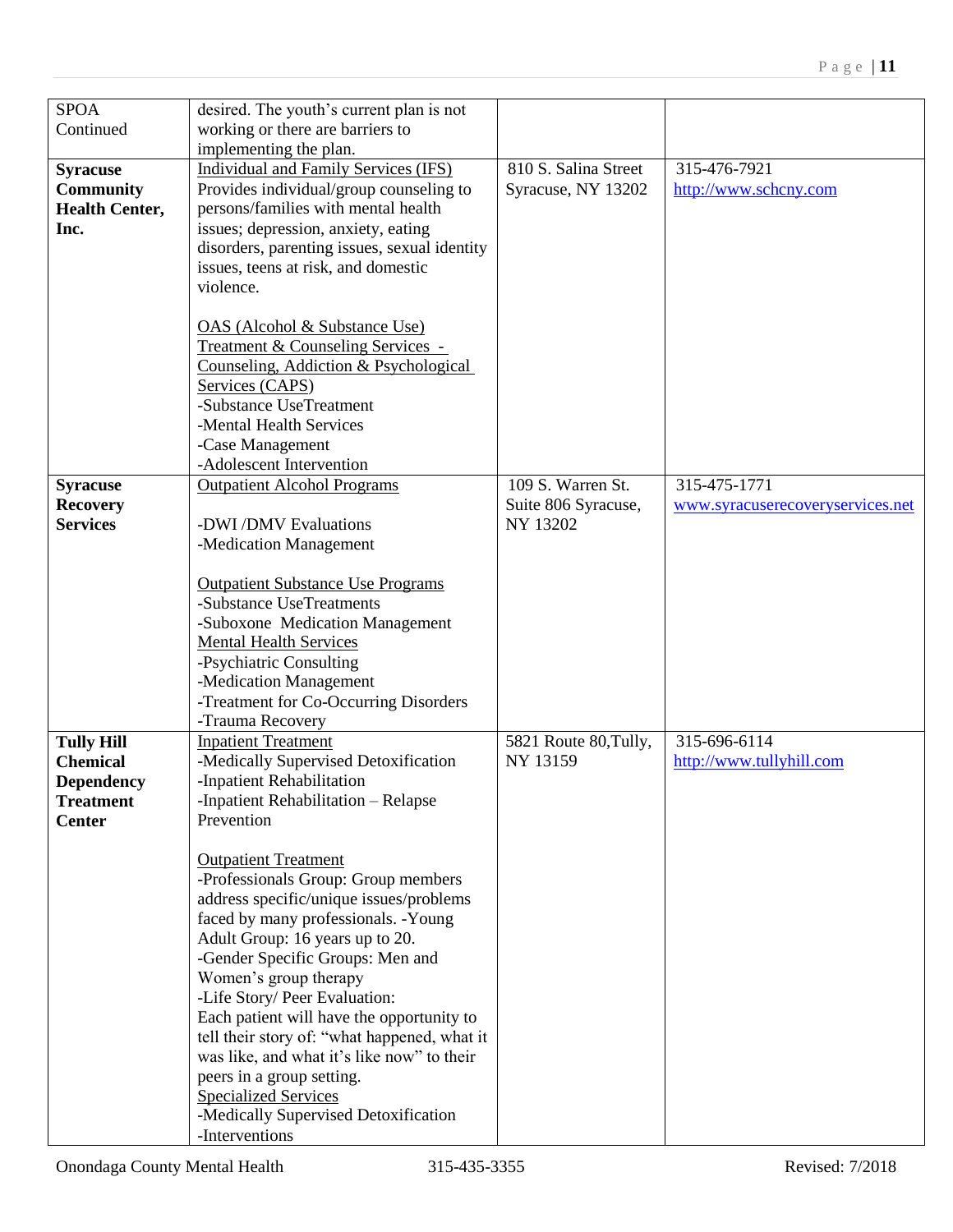| <b>Upstate Medical</b><br><b>University</b> | <b>Inpatient Psychiatry - Community</b><br>26-bed adult psychiatric inpatient unit<br>serves patients ages 18 and older with<br>acute symptoms of psychiatric illness or                                                                                                                                       | <b>Upstate University</b><br>Hospital -<br><b>Community Campus</b><br>4900 Broad Road                                           | 315-492-5635                                                                          |
|---------------------------------------------|----------------------------------------------------------------------------------------------------------------------------------------------------------------------------------------------------------------------------------------------------------------------------------------------------------------|---------------------------------------------------------------------------------------------------------------------------------|---------------------------------------------------------------------------------------|
|                                             | disorder that require a safe, therapeutic<br>environment to support re-stabilization.<br><b>Inpatient Adult Psychiatry</b>                                                                                                                                                                                     | Syracuse, NY 13215<br><b>Upstate University</b>                                                                                 | 315-464-9096                                                                          |
|                                             | The University Hospital Inpatient<br>Psychiatric Unit (4B) admits both<br>voluntary/involuntary patients 18 years<br>and older with a wide variety of<br>psychiatric and substance use/dependence<br>disorders.                                                                                                | Hospital - Downtown<br>Campus, 4B, 750<br>East Adams Street<br>Syracuse, NY 13210                                               | http://www.upstate.edu/psych/heal<br>thcare/index.php                                 |
|                                             | <b>Psychiatric Addiction Dual Diagnosis</b><br>Service<br>-Outpatient Detoxification<br>-Extended Evaluation/Referral<br>-Psychiatric Pain Consultation<br>-Buprenorphine Maintenance for Opioid-<br>Dependent Pregnant Women                                                                                  | Psychiatry and<br><b>Behavioral Sciences</b><br><b>Building</b><br>Rm. 205, 713<br><b>Harrison Street</b><br>Syracuse, NY 13210 | 315-464-3130<br>http://www.upstate.edu/psych/heal<br>thcare/psych_addiction/index.php |
|                                             | <b>Psychiatric Consultation Service</b><br>(Adult/Child)                                                                                                                                                                                                                                                       | <b>Upstate University</b><br>Hospital - Downtown<br>Campus, Rm. 1702<br>750 East Adams St.,<br>Syracuse, NY 13210               | 315 464-5631                                                                          |
|                                             | <b>Psychiatric Clinics</b><br><b>Adult Psychiatry Clinic</b><br>Individual/Group Therapy and<br>Specialties:<br>-Eating Disorders Program<br>-Dialectical Behavioral Therapy<br>-Cognitive Behavioral Therapy<br>-Anxiety Disorders<br>-Medication Management<br><b>Child and Adolescent Psychiatry Clinic</b> | Psychiatry and<br><b>Behavioral Sciences</b><br>Building, Rm. 100<br>713 Harrison Street,<br>Syracuse, NY 13210                 | http://www.upstate.edu/psych/heal<br>theare/psycholinics/adult.php<br>315-464-3165    |
|                                             | Interdisciplinary, outpatient training<br>facility providing diagnostic evaluation<br>and treatment services to children and<br>adolescents (through the age of 18) and<br>their families.<br><b>Center for Emotion and Behavior</b>                                                                           | Psychiatry and<br><b>Behavioral Sciences</b><br><b>Building</b><br>Rm. 126<br>713 Harrison Street,<br>Syracuse, NY 13210        | 315-464-3145                                                                          |
|                                             | Integration Provides intensive, time-<br>limited outpatient treatment for<br>adolescents and young adults (17-45 years<br>of age) suffering from complex behavioral<br>problems.<br><b>Attention Deficit/Hyperactivity</b>                                                                                     | Psychiatry and<br><b>Behavioral Sciences</b><br><b>Building</b><br>713 Harrison Street,<br>Syracuse, NY 13210                   | 315-464-3120                                                                          |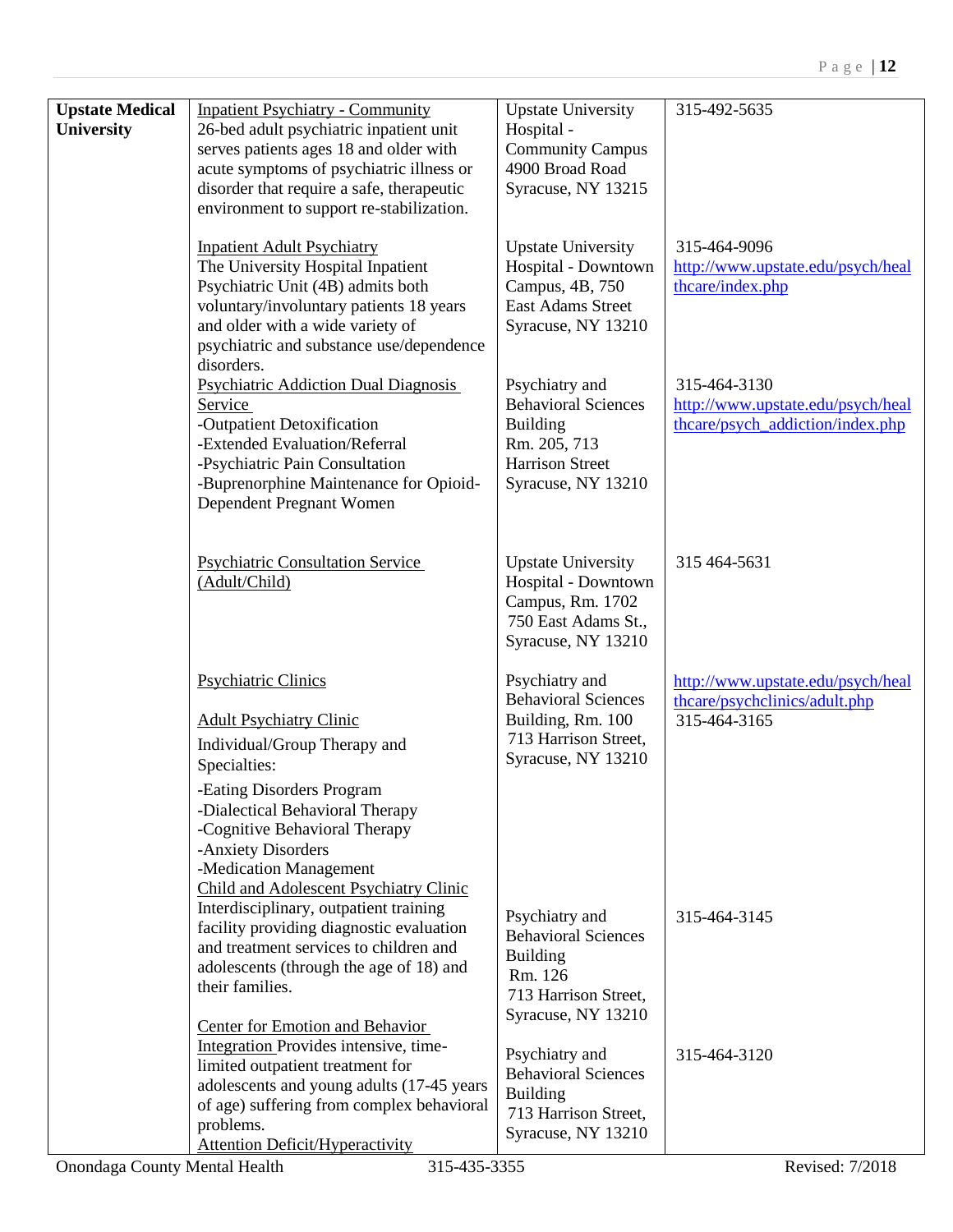| Psychiatry and<br>Children, adolescents, and adults referred<br><b>Upstate Medical</b><br><b>Behavioral Sciences</b><br>to this program for evaluation undergo a<br><b>University</b><br><b>Continued</b><br>comprehensive protocol of behavior<br>Building, Rm. 126<br>rating scales, interviews, and<br>713 Harrison Street,<br>psychological testing.<br>Syracuse, NY 13210<br><b>VA Medical</b><br>For VA enrolled Veterans & Eligible<br>VA Main Campus<br>800 Irving Avenue,<br>Family Members. Mental Health/PTSD<br><b>Center</b><br>Syracuse, NY 13210<br>Counseling & Treatment, Substance Use<br>Disorder Treatment.<br>The Behavioral Health Care Line serves<br>Veterans in inpatient/outpatient settings to<br>help them achieve a full/meaningful life.                                                                                                                                                                                                                                                                                                                                                                                                                                                                                                   | 315-425-4400<br>VA Main Number<br>http://www.syracuse.va.gov<br>VA Main Website                                      |
|--------------------------------------------------------------------------------------------------------------------------------------------------------------------------------------------------------------------------------------------------------------------------------------------------------------------------------------------------------------------------------------------------------------------------------------------------------------------------------------------------------------------------------------------------------------------------------------------------------------------------------------------------------------------------------------------------------------------------------------------------------------------------------------------------------------------------------------------------------------------------------------------------------------------------------------------------------------------------------------------------------------------------------------------------------------------------------------------------------------------------------------------------------------------------------------------------------------------------------------------------------------------------|----------------------------------------------------------------------------------------------------------------------|
|                                                                                                                                                                                                                                                                                                                                                                                                                                                                                                                                                                                                                                                                                                                                                                                                                                                                                                                                                                                                                                                                                                                                                                                                                                                                          |                                                                                                                      |
|                                                                                                                                                                                                                                                                                                                                                                                                                                                                                                                                                                                                                                                                                                                                                                                                                                                                                                                                                                                                                                                                                                                                                                                                                                                                          |                                                                                                                      |
|                                                                                                                                                                                                                                                                                                                                                                                                                                                                                                                                                                                                                                                                                                                                                                                                                                                                                                                                                                                                                                                                                                                                                                                                                                                                          |                                                                                                                      |
|                                                                                                                                                                                                                                                                                                                                                                                                                                                                                                                                                                                                                                                                                                                                                                                                                                                                                                                                                                                                                                                                                                                                                                                                                                                                          |                                                                                                                      |
|                                                                                                                                                                                                                                                                                                                                                                                                                                                                                                                                                                                                                                                                                                                                                                                                                                                                                                                                                                                                                                                                                                                                                                                                                                                                          |                                                                                                                      |
|                                                                                                                                                                                                                                                                                                                                                                                                                                                                                                                                                                                                                                                                                                                                                                                                                                                                                                                                                                                                                                                                                                                                                                                                                                                                          |                                                                                                                      |
|                                                                                                                                                                                                                                                                                                                                                                                                                                                                                                                                                                                                                                                                                                                                                                                                                                                                                                                                                                                                                                                                                                                                                                                                                                                                          |                                                                                                                      |
|                                                                                                                                                                                                                                                                                                                                                                                                                                                                                                                                                                                                                                                                                                                                                                                                                                                                                                                                                                                                                                                                                                                                                                                                                                                                          |                                                                                                                      |
| <b>Behavioral Health Outpatient</b><br>VA Behavioral<br><b>Health Clinic</b><br>Clinic provides mental health services as<br>a part of the Patient Aligned Care Team to<br>620 Erie Blvd. West<br>help Veterans work toward symptom<br>Syracuse, NY 13204<br>resolution. Counseling and treatment are<br>M-F 8 am- 4:30<br>offered according to an individualized<br>p.m. Some evening $&$<br>plan. For those suffering from more<br>Saturday times/call<br>serious mental health concerns, Intensive<br>for appointment.<br><b>Outpatient Behavioral Health</b><br>Services offer more contact and treatment<br>time to overcome significant barriers.<br>Intensive outpatient visits are scheduled<br>as often as five days a week until less<br>frequent treatment is appropriate.<br><b>Inpatient Behavioral Health Care is</b><br>available for Veterans who require more<br>intervention than can be provided in the<br>community. Acute inpatient psychiatry<br>patients are admitted to the facility to be<br>treated by a team of psychiatrists, social<br>workers, nurses and other therapists.<br>Acute inpatient stays typically last three<br>to ten days and are followed up by further<br>treatment after the patient is discharged<br>from the facility. | 315-425-4400 Ext. 53463<br><b>Behavioral Health</b><br>http://www.syracuse.va.gov/servic<br>es/behavioral_health.asp |

**\*Bold denotes a Licensed Program**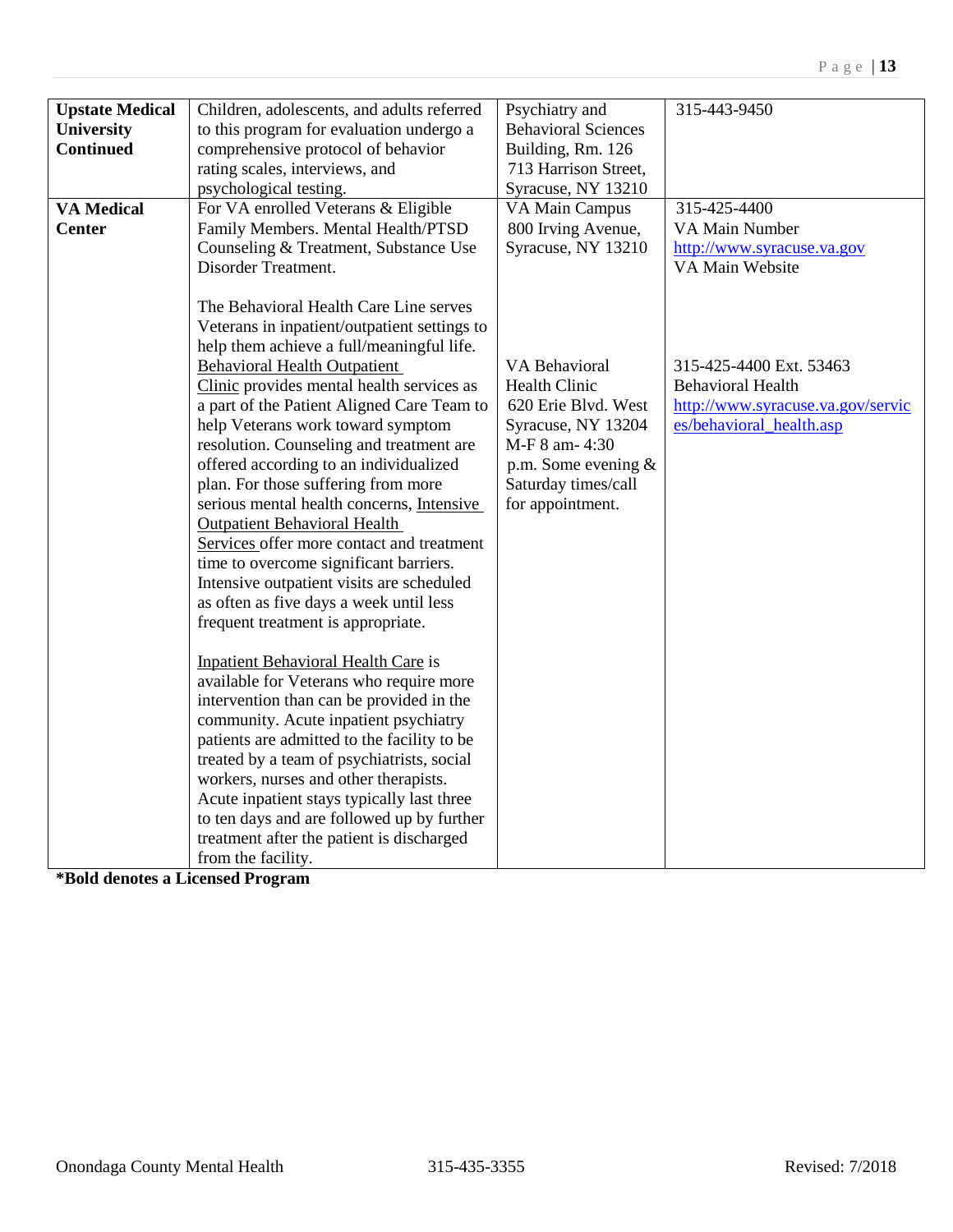## **Crisis Assistance, Referral Services and Support Groups:**

- 211 CNY: Dial 2-1-1 for referrals to community, social or government services. [https://211cny.com](https://211cny.com/)
- Al-Anon/Alateen: For families and friends of alcoholics. 12 Step Program 315-471-0191, [http://www.syracuseais.org](http://www.syracuseais.org/)
- Alcoholics Anonymous: 12 Step Program, 315-463-5011 24 Hour Line [http://www.aasyracuse.org](http://www.aasyracuse.org/)
- Depression Bipolar Support Alliance CNY: Every Tuesday at 6:15 pm. AccessCNY, 420 E. Genesee St., Syracuse, 315-428-9366
- Contact Community Services Hotline: 24 Hour Crisis Line 315-251-0600 [http://www.contactsyracuse.org](http://www.contactsyracuse.org/)
- Family Support and Education Center: Crisis and ongoing supports and advocacy. AccessCNY 420 E. Genesee St., Syracuse, NY, 315-478-4151
- Hiscock Legal Aid Society: 351 S. Warren St. Syracuse, NY 13202, 315-422-8191 [info@hiscocklegalaid.org](mailto:info@hiscocklegalaid.org)
- Hope Connections: Peer Led Coaching Program at Catholic Charities advocating" recovery in the community, 315-362-7629, [www.ccoc.us](http://www.ccoc.us/)
- Legal Services of CNY: 221 S. Warren St., Syracuse, NY 13202 315-703-6500, [http://www.lscny.org](http://www.lscny.org/)
- NAMI (National Alliance on Mental Illness) Syracuse: Support and Sharing Meeting for family/friends of those with mental illness diagnoses.  $3<sup>rd</sup>$  Tuesday each month at 7 pm. AccessCNY420 E. Genesee St., Syracuse, 315- 487-2085
- Narcotics Anonymous: 12 Step Program, 315-472-5555 [http://honyana.org](http://honyana.org/)
- National Helpline: 1-800-662-4357, TTY 1-800-487-4889
- National Suicide Prevention Lifeline: 1-800-273-8255, TTY 1-800-799-4889
- Onondaga County Department of Adult & Long Term Care Services: [www.ongov.net/adult:](http://www.ongov.net/adult) Mental Health (315-435-3355) Veterans (315-435-3217) Office for Aging (315-435-2362) Adult Protective Services (315-435-2815) NYConnects (315-435-1400) and the Long Term Care Resource Center (315-435-5600.)
- Onondaga County Department of Social Services: Economic Security: [http://www.ongov.net/dss](http://www.ongov.net/dss/) 315-435-2700
- Prevention Network: Substance Use Referral Service, Monday-Friday, 8 am to 4 pm and education and training for Substance Use/Addiction Prevention. 315-471-1359 [http://www.preventionnetworkcny.org](http://www.preventionnetworkcny.org/)
- Spouses/Partners Support Group: For the spouse/partner of someone with a mental health diagnosis. Meets the  $2<sup>nd</sup>$  and  $4<sup>th</sup>$  Thursday of the month from 7:00 to 8:30 at 2503 E. Genesee St., Syracuse, NY 13219, 315-468-9809
- Youth Emergency Services (YES): 24/7 Line, 315-463-1100
- Unique Peerspectives: Peer led support, 315-475-1994
- Veterans Crisis Line: Available 24/7 at 1-800-273-8255, [https://www.veteranscrisisline.net](https://www.veteranscrisisline.net/)
- Volunteer Lawyers Project of Onondaga County, Inc.: No cost legal assistance for low income clients. 221 S. Warren St., Suite 320, Syracuse, NY 13202, 315-471-3409 [http://www.onvlp.org](http://www.onvlp.org/)